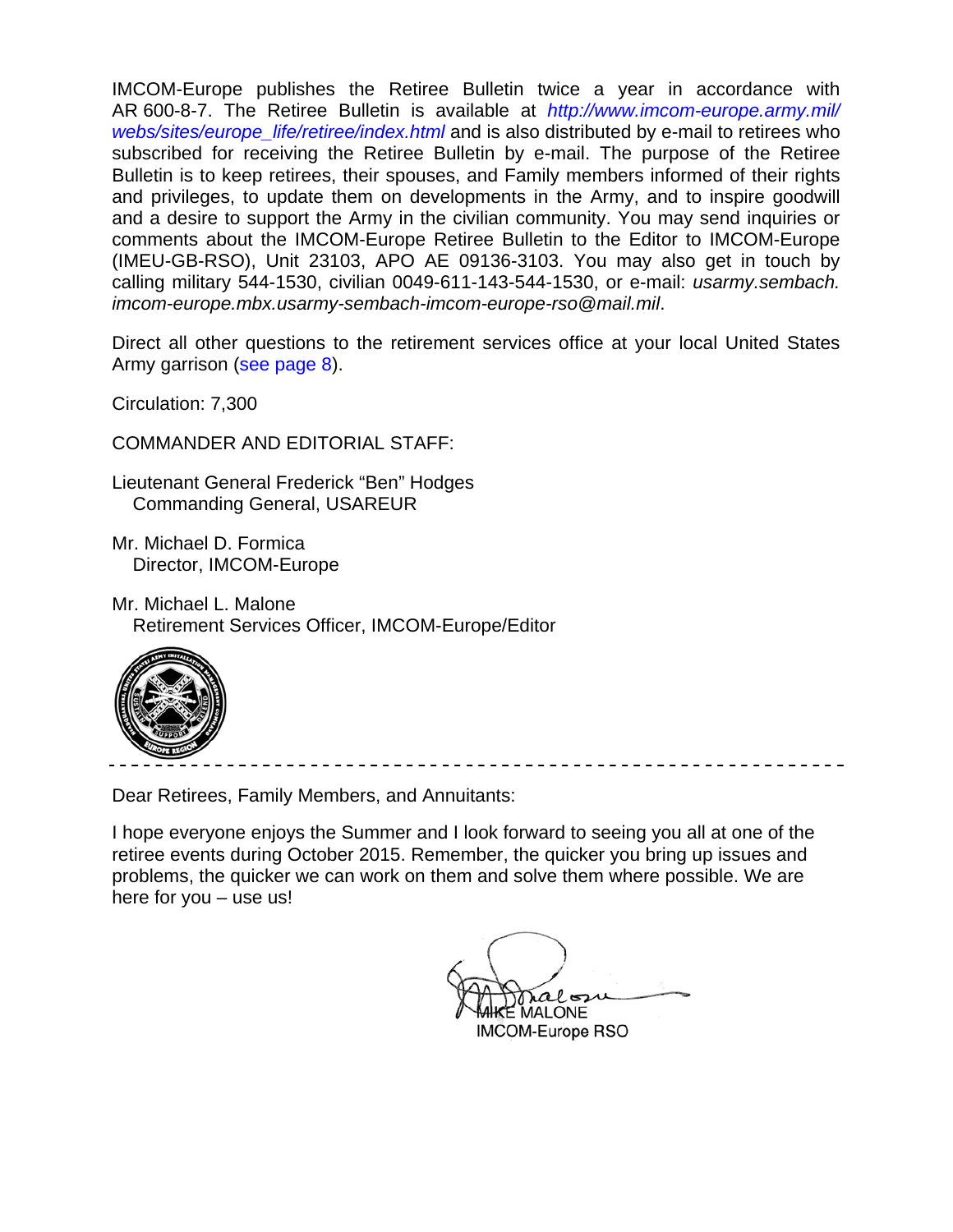

# **IMCOM-EUROPE RETIREE BULLETIN**



# **Volume XVI IMCOM-Europe, G1, GSE (IMEU-GB-RSO), Unit 23103, APO AE 09136-3103 June 2015**

# **This bulletin expires 1 year from date of publication.**

# **CONTENTS**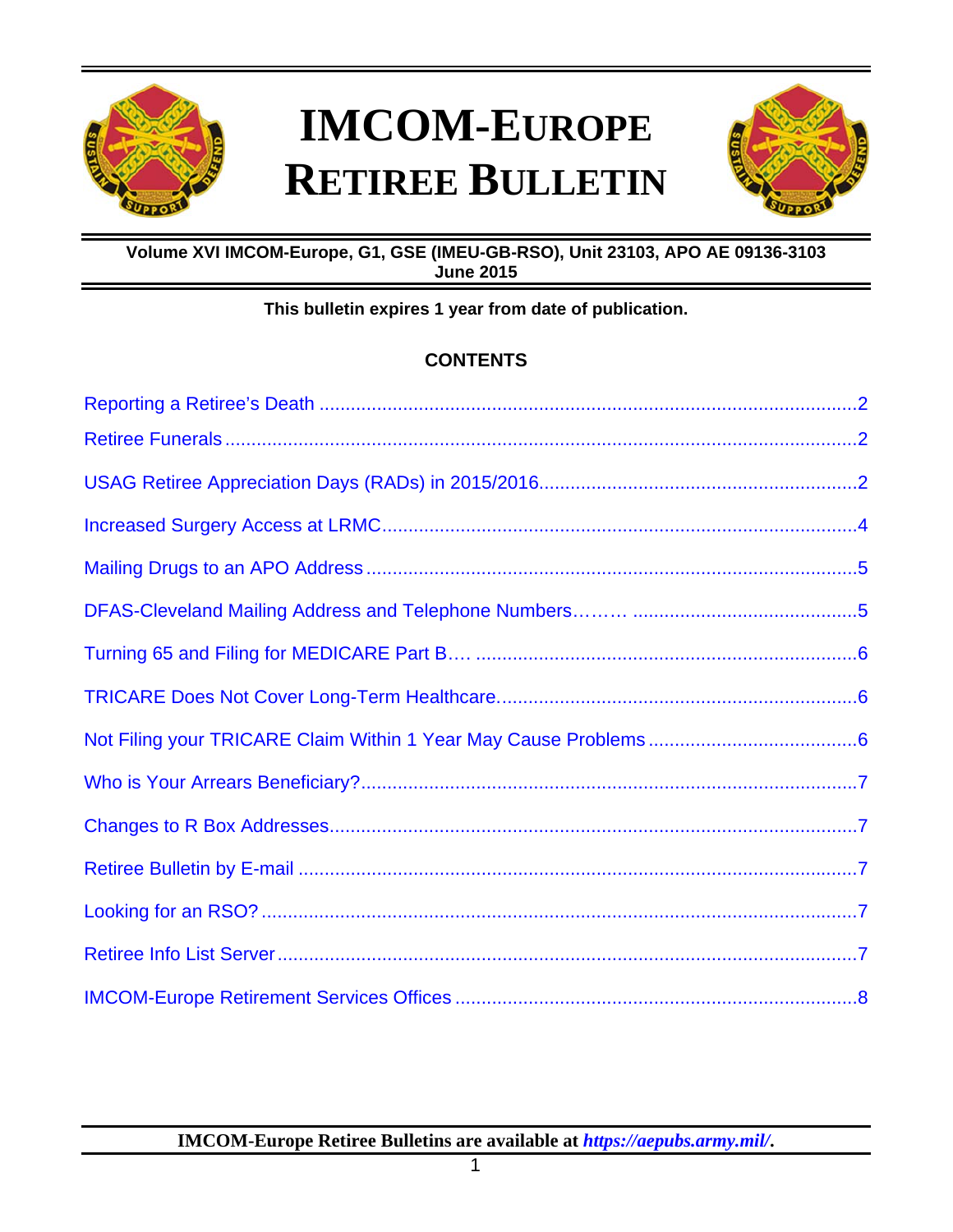#### **Reporting a Retiree Casualty**

To report a Retiree casualty 24 hours a day/7 days a week - call 49-(0)611-143-544-1340.

#### **Retiree Funerals**

Many Retirees and their spouses think that the government will pay for all their burial expenses. This is not true and could cause great financial hardship for families who do not understand the rules at a time when they are least prepared to deal with it. Normally the government - Veterans Administration (VA) and Social Security Administration - cover some of the expenses. The Army does not pay for any of the burial expenses. The Social Security Administration pays a onetime payment of \$255 to either the spouse or the child and must be applied for within 2 years of death. The VA will pay a \$300 burial allowance and \$745 for a plot. Some Retirees could receive more money if they died of a service connected disability. VA will make the determination of who is eligible - not the U.S. Army. The Army will provide an Honor Guard, Casualty Assistance Officer, and a Chaplain, depending on availability of Soldiers due to mission requirements, if requested by the family. Normally the Army will provide a minimum of a Casualty Assistance Officer and a Chaplain, if desired by the family. In addition, the VA will provide a burial flag, Presidential Memorial Certificate, and in some cases, in Europe, a headstone or marker, if all local requirements are met. All other expenses are the responsibility of the Retiree's family – transportation, casket, funeral home and any other expense not covered above. Retirees and their spouses should contact their local RSO for more information about their situation.

Make sure your family members understand the rules. There are the ones who will pay for most of the burial expenses.

#### **Federal Benefits Unit, Frankfurt Consulate**

The Federal Benefits Unit (FBU) Frankfurt Consulate administers Federal benefits programs for Americans residing in **Austria, Germany**, **Switzerland**, and **Liechtenstein** and may be contacted as follows:

Telephone: 0049-69-90-555-1100 Fax: 0049-69-749352 E-mail address: *fbu.frankfurt@ssa.gov*

Opening Hours: Monday to Friday 0800 to 1100

The office is closed on German and American holidays and on the last Thursday of the month.

**FBU does not assist retirees and annuitants with military retired pay issues**. Please refer to the last page of this bulletin to find an RSO to assist you with issues involving DFAS-Cleveland. You may also contact DFAS-Cleveland directly (contact information is on page 5).

#### **USAG Soldier for Life (SFL)-Retiree Appreciation Days (RADs) in 2015/2016**

Please note that dates are subject to change based on military priorities. Always check with your local RSO before departing for an event.

The following RADs are scheduled for 2015/2016:

**USAG Ansbach:** Ansbach conducted a Soldier for Life-Retiree Appreciation Day on Thursday 21 May 2015, at the Von Steuben Community Center on Bismarck Kaserne from 1000-1400 with 135 Retirees and family members attending the event. The next scheduled event is tentatively set for 26 May 2016 at the above location. In additional, the USAG has tentatively planned Memorial Day events also on that day and all Retirees and their Family are welcomed to attend those events also.

**USAG BENELUX:** On **Saturday**, **3 October 2015**, the USAG will host a SFL-RAD in the Medical Clinic at SHAPE, from 0900 to 1200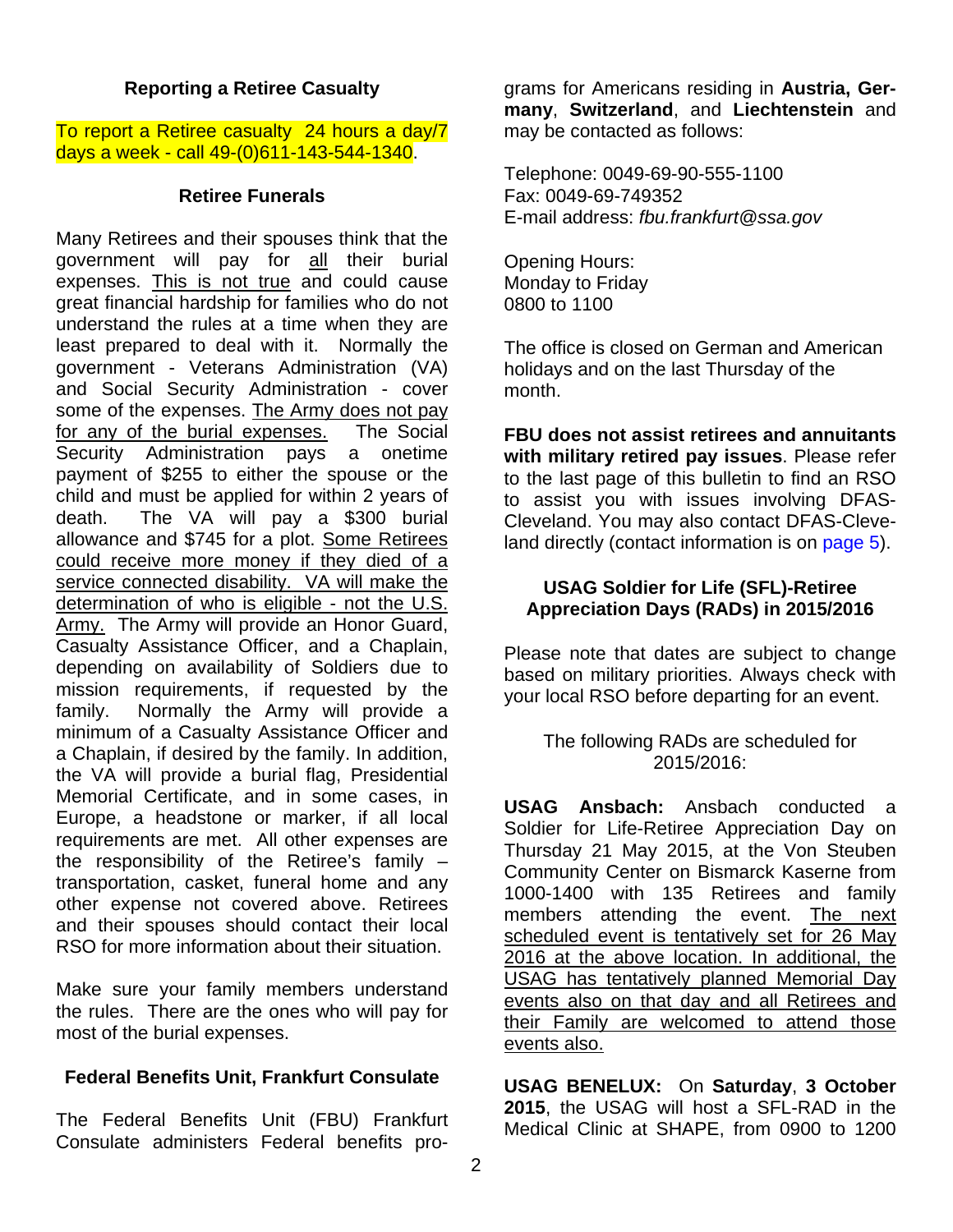(doors open at 0800 for registration and close at 1100). Garrison support agencies will be represented and DFAS-Cleveland to audit retired pay records and provide assistance. The location may change due to military missions.

**Schinnen Community: Friday, 9 October 2015**, The SFL-RAD will be in building 39, Community Events Center, from 1000-1400 (doors open at 0930 for registration and close at 1300). Garrison support agencies will be represented and DFAS-Cleveland to audit retired pay records and provide assistance. The location may change due to military missions.

**USAG Rheinland-Pfalz and Ramstein Air Force Base** will hold a joint RAD on **Tuesday, 13 October 2015**, at the Ramstein Officers Club from 0730 to between 1500- 1600 (doors open at 0730 for registration and close at 1400). Currently a served breakfast is planned for the first 400 Retirees and family members at no cost. Retirees and family members interested must be seated no later than 0815 hours. Community services will be available. DFAS-Cleveland Retired pay records audit and assistance and community support agencies will be represented. Currently approximately 35 information tables are planned.

The Kaiserslautern Military Community has additional events planned for the week 13-16 October 2015 for Retirees and their families.

Activities include –

Wednesday 14 Oct 15:

Landstuhl Hospital will be hosting information table in the hospital and providing briefings in the Heaton Autitorium.

Thursday 15 Oct 15: Many of the clinics will be blocking time for Retiree medical appointments.

Ramstein Legal Office will be having a open house for retirees to come in and take care of wills and other legal documents.

Southside Dining Facility, Ramstein will be sponsoring a special dinner for Retirees.

The USAFE NCO Academy will put on their "Spirits of Time: Staff Performance – location to be determined.

Friday 16 Oct 15: Many of the clinics will be blocking time for Retiree medical appointments.

USAFE or USAREUR Band performing at KMCC Stage – Time to be determined.

High School ROTC performs at the KMCC Stage at 1345 hours.

High School Drama Club performing at KMCC Stage at 1400 hours.

Saturday 17 Oct 15: Photo Montage History of Military Folks and their contribution in the KMCC.

Possible Aircraft Fly over and Parachute Drop (weather permitting)– still in the working stage.

More information will be forthcoming from the Kaiserslautern Retiree Council and the local Newspapers. In addition, you can contact the RAO Office Ramstein at Civ 06371-47-5486 or DSN 480-5486. USAG Kaiserslautern RSO at Civ 0631-411-8405.

**USAG Vicenza:** USAG Vicenza will host a SFL-RAD on **Friday, 16 October 2015**, from 0900-1300 for all retirees and their Family members. Some of the anticipated services include audiology, blood-pressure screening, diabetes info, Family practice, immunizations, infection control, nutrition care, occupational therapy, orthopedics, optometry, pharmacy, TRICARE, wellness advice, and dental. A representative from DFAS-Cleveland will be present to assist retirees with any pay issues. The Federal Benefits Unit, Rome, has been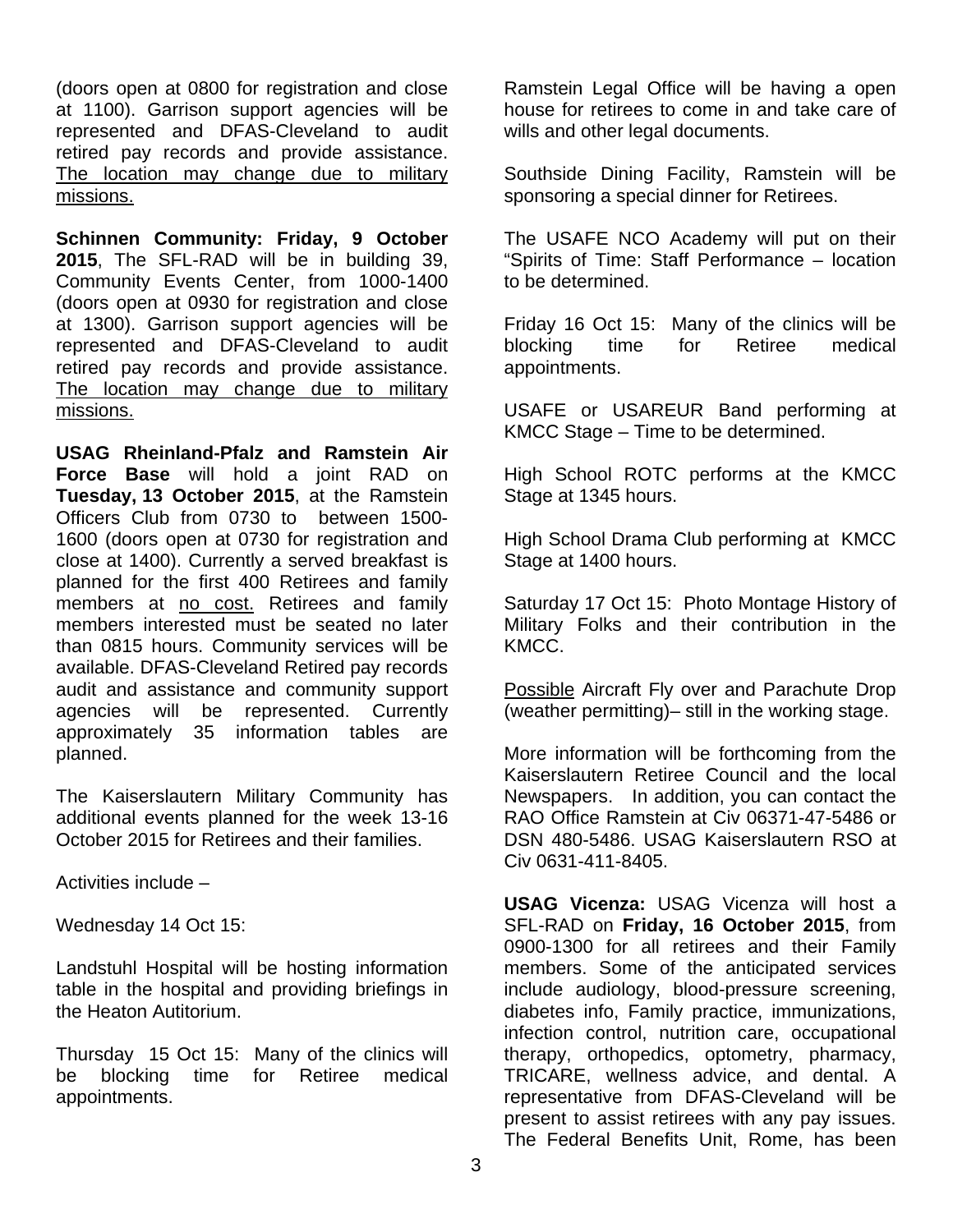invited to attend. Currently the event is scheduled to be held in the Deployment Support Center in building 300A on Camp Ederle. The location may change due to military missions.

**USAG Stuttgart:** The SFL-RAD will be on **Thursday, 22 October 2015**, at Patch Barracks, Swabian Special Events Center (subject to change), from 0900-1400 (doors open at 0800 for registration and close 1300). Medical services will include flu shots and other vaccinations, diet counseling, eye exams, medical screening, blood-pressure screening, blood-sugar testing, and pharmacy information. Ophthalmology services may be offered (depending on personnel availability). Dental services will provide retirees only with oral hygiene information and exams. Representatives of the following services will attend: the Chaplain's Office, customs, Red Cross, Army Community Services, the ID-card office, the passport office, the Installation Access Control System, the National Archives and Records Administration, the legal office, local associations, the USO, AAFES, and the Service Credit Union. Representatives of the following outside agencies will attend: DFAS-Cleveland Retired pay records audit and assistance and the FBU, Frankfurt (for Social Security and VA information), if they have funding. The VFW and USAA will also attend the event. The location may change due to military missions.

**USAG Bavaria: Friday,** On **23 October 2015**,

the Soldier for Life –Retiree Appreciation Day will be in building 244, main post, from 0900 to 1400 (doors open at 0800 for registration and close at 1300). Medical services will include flu shots and other vaccinations, medical screening, diet counseling, eye exams, bloodpressure screening, blood-sugar testing, and pharmacy services. Dental services will provide retirees with oral hygiene information and screening appointments. Representatives of the following services will attend: The Chaplain's Office, customs, Red Cross, Army Community Services, the ID-card office, the passport office, the Installation Access Control System, the legal office, local associations, AAFES, and the Service Credit Union. Representatives of the following outside agencies will attend: DFAS-Cleveland Retired pay records audit and assistance and the FBU, Frankfurt (for Social Security and VA information), if they have funding. The location may change due to military missions.

**USAG Wiesbaden:** The Soldier for Life- Army in Europe Retiree Appreciation Day hosted by USAG Wiesbaden will be on **Saturday, 31 October 2015**, in building 1011 (Community Activities Center) from 0900 to 1300 (doors open for Registration at 0800 and close at 1200). The event includes a Speakers Program with the Commanding General, USAREUR, and the Co-Chairman of the Chief of Staff, Army, Retiree Council both invited to speak. The speaker's portion of the event will be from 0900 to 1000. Representatives from garrison agencies such as the ID-card office and Defense Enrollment Eligibility Reporting System, the Installation Access Control System, legal assistance, USAREUR Regional Medical Command and USAREUR Regional Dental Command will be available during the day to answer questions and provide services. A representative from the Veterans Administration will be available to assist with questions and issues

# **Increased Surgery Access at LRMC**

Increased opportunities for surgical procedures are currently available at Landstuhl Regional Medical Center (LRMC) for retirees, DOD civilian employees, and Family members.

"When the conflicts in Iraq and Afghanistan were busy, our focus was treating Wounded Warriors arriving at LRMC from theater," said Colonel (Dr.) Brian Sonka, Chief of the Division of Surgery at LRMC. "Now that the flow of patients has thankfully slowed down from the Middle East, Landstuhl wants to allow greater access to care to our beneficiaries and the opportunity to keep our surgeons gainfully employed."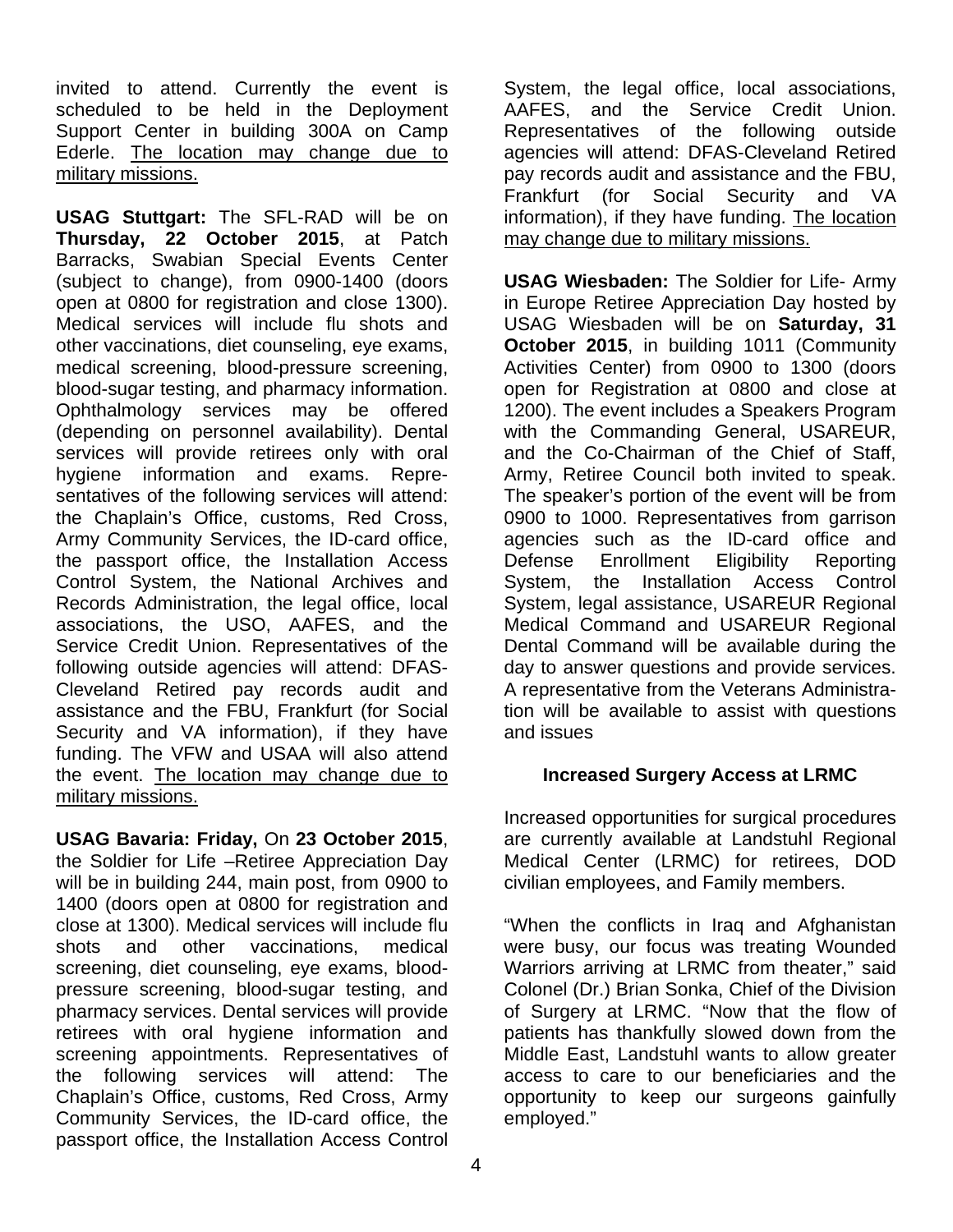The surgical specialties at LRMC include orthopedic surgery, ophthalmology, general surgery, neurosurgery, spins surgery, plastic surgery, urology, obstetrics and gynecology, ear, nose, and throat surgery, oral surgery, occupational and physical therapy.

"There is a lot of capability at Landstuhl and our surgeons have years of experience dealing with complex trauma and surgical cases from the Middle East, Africa, and Eurasia," said Captain Rob Davis, Chief of LRMC Managed Care. "We want to capitalize on maintaining these skill sets and providing a high level of care to the retirees and DOD civilians in the Kaiserslautern Military Community that support the active duty population and their Families every day."

The change is especially significant for DOD civilian employees and retirees whose German doctors refer them to a surgical specialist. In most cases, Dr. Sonka said that retirees and DOD civilians can be seen at LRMC for surgical consultation unless the patient has a problem that requires a specialty or capability not available at LRMC. Other specialties such as dermatology, endocrinology, rheumatology, and gastroenterology would be determined on a case-by-case basis.

How does this work? How do I access LRMC if I am seeing a host nation provider?

If a retiree or DOD civilian is seeing a hostnation provider for primary care and has a specialty care referral, they can either call the LRMC TRICARE Office at military 590-4830 or civilian 06371-9464-4830 and ask for Referral Management or they can bring their referral in person to the LRMC TRICARE Office in building 3744 (near the AAFEES Gas Station) at LRMC.

The LRMC Referral Management Team at the TRICARE Office will work with the clinics and surgeons at LRMC and facilitate the care if appropriate. The LRMC Referral Management Team can take referrals in German as well.

There is no need to have them translated before contacting the LRMC TRICARE Office.

LRMC continues to encourage Retirees and their families to use the service. In addition, the service can save the Retiree and their family money.

(Reprinted from LRMC News Release 36, 16 September 2014)

### **Mailing Drugs to an APO Address**

Mailing medicine and pharmaceuticals, including over-the-counter drugs, nutritional supplements, and vitamins, directly to individuals is prohibited. **This continues to be an issue. Do not do it!**

If you have questions, please contact your local community mail service center for guidance.

#### **DFAS-Cleveland Mailing Address and Telephone Numbers**

The DFAS-Cleveland centralized mail-handling operation addresses and telephone numbers are as follows:

Defense Finance and Accounting Service U.S. Military Retirement Pay P.O. Box 7130 London, KY 40742-7130

| Telephone: | 1-800-321-1080 |
|------------|----------------|
| Telephone: | 216-522-5955   |
| Fax:       | 1-800-469-6559 |

Defense Finance and Accounting Service U.S. Military Annuitant Pay P.O. Box 7131 London, KY 40742-7131

| Telephone: | 1-800-321-1080 |
|------------|----------------|
| Telephone: | 216-522-5955   |
| Fax:       | 1-800-982-8459 |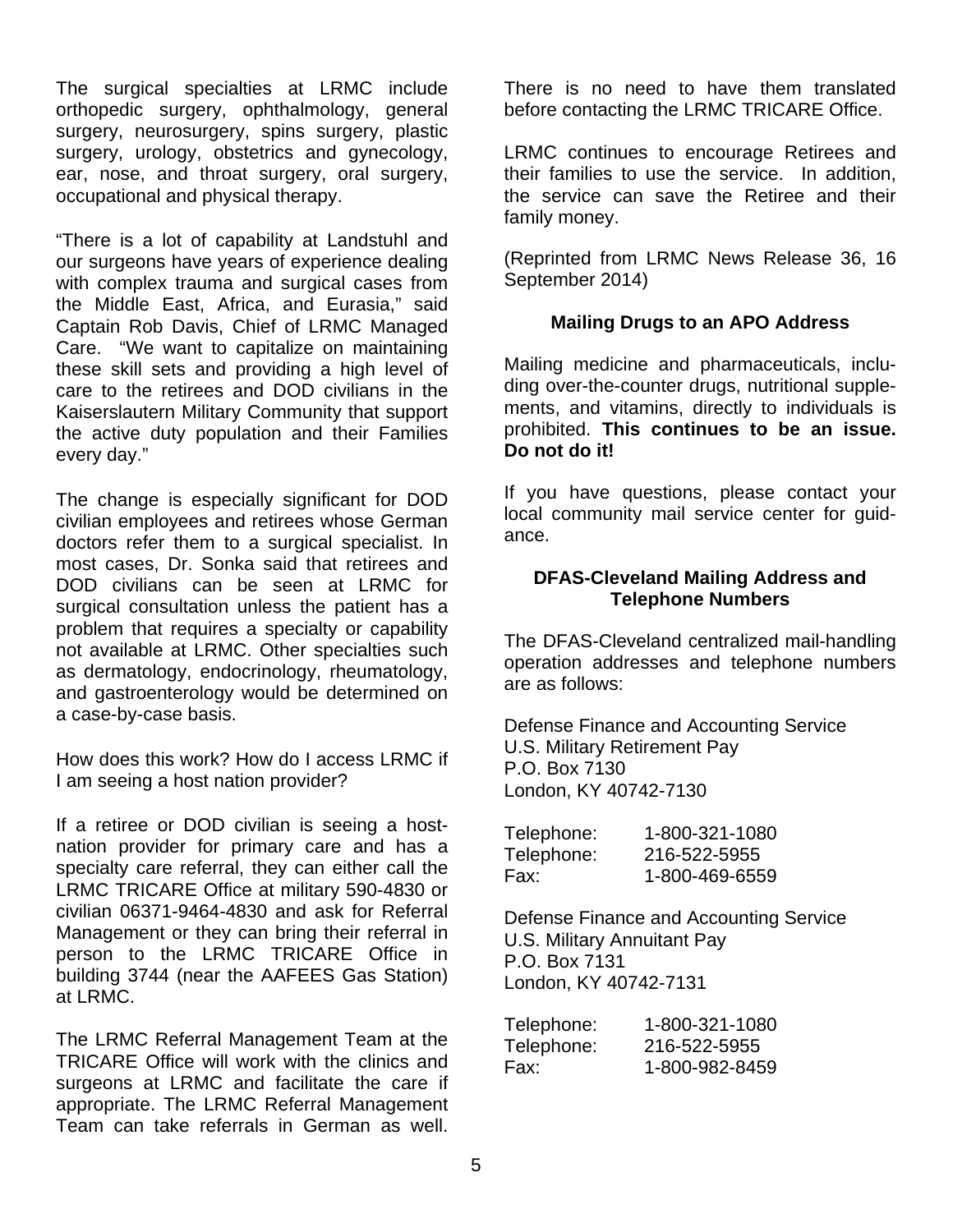#### **For Germany only (toll-free): 0800-5891634 (dial as shown). This number cannot be reached from a military network telephone.**

When faxing correspondence to DFAS, please make sure to sign and include the last four digits of your Social Security number on all pages. You can change your mailing address online through the MyPay website at *http://www.dfas.mil*.

# **Turning 65 and Filing for MEDICARE Part B**

Approximately 180-120 days before turning 65, TRICARE Management Activity will forward a letter to the address you maintain in TRICARE/DEERS. The letter will inform you that you must enroll in Medicare Part A (no cost) and Part B (\$104.90 per month for 2015) and pay the monthly premiums for part B to continue TRICARE coverage (TRICARE for Life).

The letter will also inform you that you must sign up for MEDICARE Part B no later than 2 months before you turn 65 to remain TRICARE-eligible and avoid a break in your coverage.

Retirees living abroad and wanting to enroll in MEDICARE Part B before their Social Security retirement date are required to file their applications for U.S. Social Security benefits (including MEDICARE) through the U.S. embassy or consulate in their country unless otherwise directed by the embassy or consulate. An online application for retirees residing in the U.S. is currently not available.

After enrolling in MEDICARE Part A and B, you will have to take your MEDICARE card to your local ID-card office. Your enrollment will be entered into the DEERS system and you will receive a new ID-card to indicate the extended medical coverage. In most cases, the Social Security Administration will inform DEERS of your enrollment, but you still need a new IDcard showing the coverage.

If you do not enroll for MEDICARE Part B, you will have no TRICARE-for-Life coverage after you turn 65, and U.S. Government medical facilities will not attend or provide any services to you.

#### **NOTE: TRICARE for Life provides the same coverage as TRICARE Standard.**

Failure to pay MEDICARE Part B premiums in a timely manner will cause a break in your TRICARE-for-Life coverage.

#### **TRICARE Does Not Cover Long-Term Healthcare**

You may need to look at purchasing long-term care insurance coverage for assistance with long-term care costs. TRICARE, like Medicare, is designed to cover medical care for illnesses and injuries, such as cancer, a broken arm, or a stroke. TRICARE will not pay for long-term assistance with activities of daily living, such as dressing, eating, or using the bathroom. For information on long-term care coverage, contact commercial companies that provide long-term care benefits. The Office of Personnel Management provides long-term care coverage through the Federal Long Term Care Insurance Program (FLTCIP). Many TRICARE beneficiaries may be eligible to participate in the FLTCIP. For more information, call 001-800-582-3337.

### **Not Filing your TRICARE Claim Within 1 Year May Cause Problems**

The TRICARE claims center requests all bills and claims be submitted no later than 12 months after the first day you receive care on an outpatient basis. TRICARE wants to receive claims for inpatient services no later than 12 months after the day you leave the hospital. File claims by completing DD Form 2642 (TRICARE DOD/Champus Claim, Patient's Request for Medical Payment). Ensure you include proof of payment with the claim.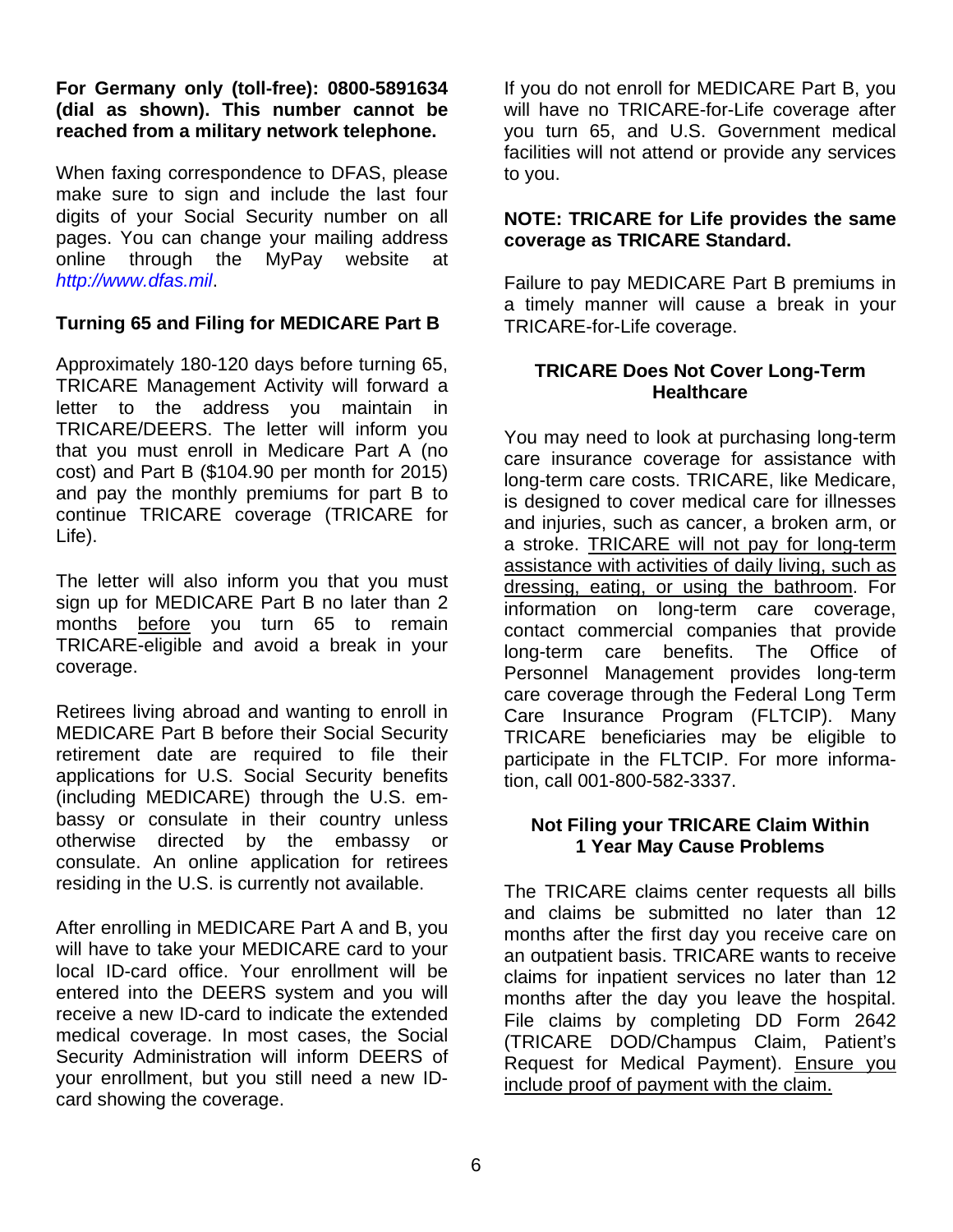Claims received after 1 year from the date of service may not be honored if the individual did not submit the claim in a timely manner. If the bill was dated later than 1 year after the date the service was provided, then TRICARE will honor the claim.

Remember: TRICARE may not cover all hostnation services offered. You should always check with your local TRICARE office for guidance on services offered versus services covered before accepting them.

Claims for the reimbursement of costs for drugs are a big issue. Ensure a prescription indicates the **American name of the drug**.

# **Who is Your Arrears Beneficiary?**

Who did you designate as your arrears beneficiary for your last month of retirement pay? Since we have no way of knowing how long we will live, we need to ensure that the information DFAS has about our arrears beneficiary remains current.

Once a retiree dies, DFAS-Cleveland will recoup the last check either from the bank or the spouse. DFAS will audit and then close the retiree's retired-pay account. If the retiree did not identify a beneficiary for the last retirement pay, DFAS will use the last election on file. Furthermore, DFAS-Cleveland cannot start the annuitant payments of the Survivor Benefit Plan until the retiree's retired-pay account is closed. Therefore, contact your local RSO about completing DD Form 2894 (Designation of Beneficiary Information). You can go to MyPay and enter the information. If you have an APO address – no problem – input it but remember to change it when you move. Local civilian addresses normally cannot be entered in MyPay because the town is not listed on the dropdown menu and there is no a blank line to input a town. My understanding is that there were too many misspellings of towns. Please do not select a town near you from the drop down list as your town. Also remember to indicate the postal code for your town.

#### **Changes to R Box Adresses**

Postal operations is currently working on a update to the Box R system and some USAG Retirees will be required to change their mailing address to comply with Customs and USPS requirements. Your local Postal Service Center will notify you of any required changes to your address.

#### **Retiree Bulletin by E-Mail**

The IMCOM-Europe Retiree Bulletin is issued only by e-mail. If you did not receive a copy by e-mail, please check with your local Retiree Council or RSO for an e-mailed copy.

### **Looking for an RSO?**

If you live outside Belgium, Germany, Italy, or the Netherlands, contact the IMCOM-Europe RSO at military network 314-544-1530 or civilian 0049-(0)611-143-544-1530. Mondays through Fridays 0800-1500. Otherwise, see the list on page 8.

#### **Retiree Info List Server**

The Retiree Info List Server is a means of automatically receiving e-mail containing information of interest to Retired Soldiers and their Families and Survivors living in the Army in Europe.

If you do not receive postings but would like to receive future postings, you can subscribe to the RetireeInfo List Server by clicking on the Subscribe Here link at the lower right-hand corner of the USAREUR G1 website *http://www.eur.army.mil/g1/* and following the instructions that come up. Should you later decide you no longer want to receive postings, follow the instructions for unsubscribing, which are provided at the bottom of each posting.